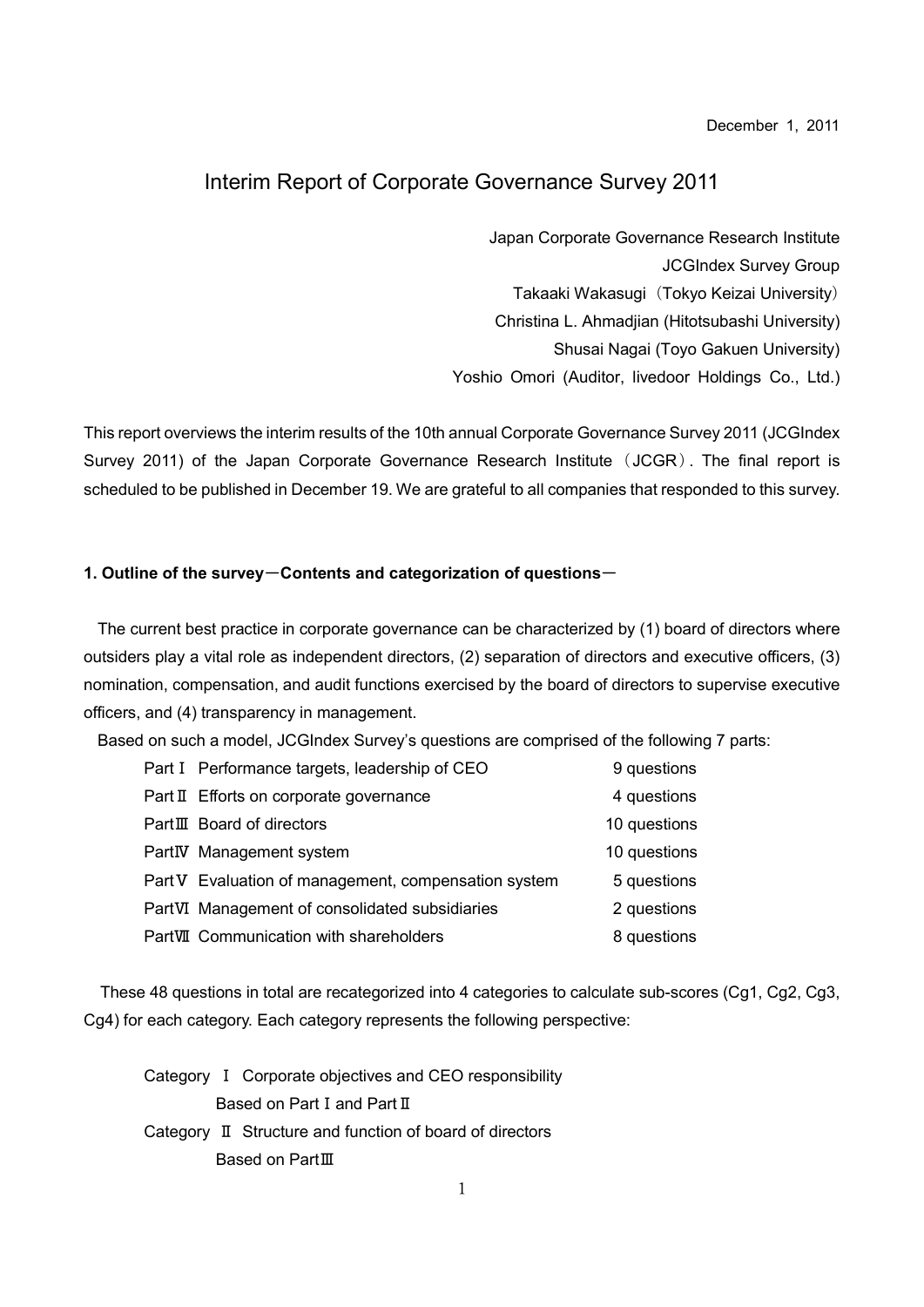Category Ⅲ Management system Based om PartIV, Part V and PartVI Category Ⅳ Transparency and communication to shareholders Based on PartⅦ

#### 2. Meaning of the Categories

Categories Ⅰ and Ⅱ are related to corporate governance system, and Ⅲ and Ⅳ are about corporate management system. Although it is possible to value the corporate governance through Categories Ⅰ and Ⅱ alone, Categories Ⅲ and Ⅳ are incorporated into JCGIndex, based on the belief that good management system is established under the good governance system.

#### 3. Number of companies that responded to the survey

From August 2011 to October 2011, we surveyed all companies listed on the First Section of the Tokyo Stock Exchange (1,668, as of August 8, 2011), of which 119 have responded to the survey. Having reflected the initial confusions in the previous year and your opinions, we continued surveying online this year. The number was roughly the same as the previous year.

#### 4. Interim results of JCGIndex and category scores

While this time's questions are exactly identical to those in the last survey, we have made the scoring standard stricter, since understanding and interest in corporate governance are now enhancing and the relevant systems were revised. The stricter scoring standard made scores among companies with high JCGIndex slightly lower than 2010 (see List of companies with high JCGIndex), but the overall results for the JCGIndex and category scores were slightly better than last year.

Below is the comparison of this year's category scores and the JCGIndex to those in the previous year.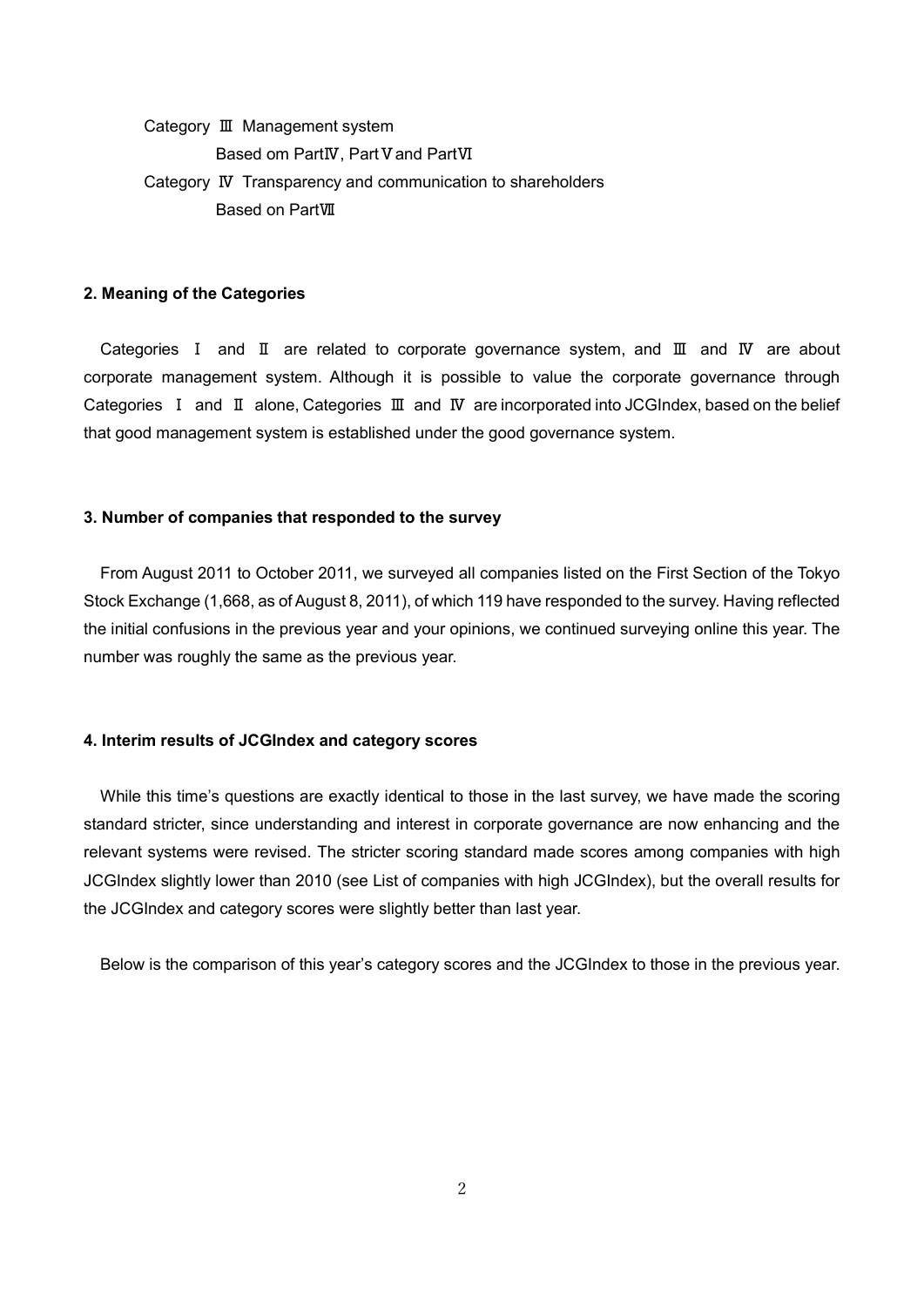| Category        |                                       | Weight<br>(A) | Mean<br>(B) | Achievement<br>rate<br>(B) / (A) |
|-----------------|---------------------------------------|---------------|-------------|----------------------------------|
| I               | objectives<br>CEO<br>Corporate<br>and | 29            | 12.23       | 42.2%                            |
|                 | responsibility                        | (29)          | (12.0)      | $(41.4\%)$                       |
| $\mathbf{I}$    | Structure and function of board of    | 26            | 9.53        | 36.7%                            |
|                 | directors                             | (26)          | (9.35)      | $(36.0\%)$                       |
| Ш               | Management system                     | 25            | 16.52       | 66.1%                            |
|                 |                                       | (25)          | (16.14)     | (64.6%)                          |
| IV              | Transparency and communication to     | 20            | 13.29       | 66.5%                            |
|                 | shareholders                          | (20)          | (13.03)     | $(65.2\%)$                       |
| <b>JCGIndex</b> |                                       | 100           | 51.57       |                                  |
|                 |                                       | (100)         | (50.52)     |                                  |

Category scores and achievement rates by category

\*Results in 2010 are in parentheses.

### 5. Distribution of JCGIndex and category scores

# (1) JCGIndex



mean:51.57 standard deviation:14.40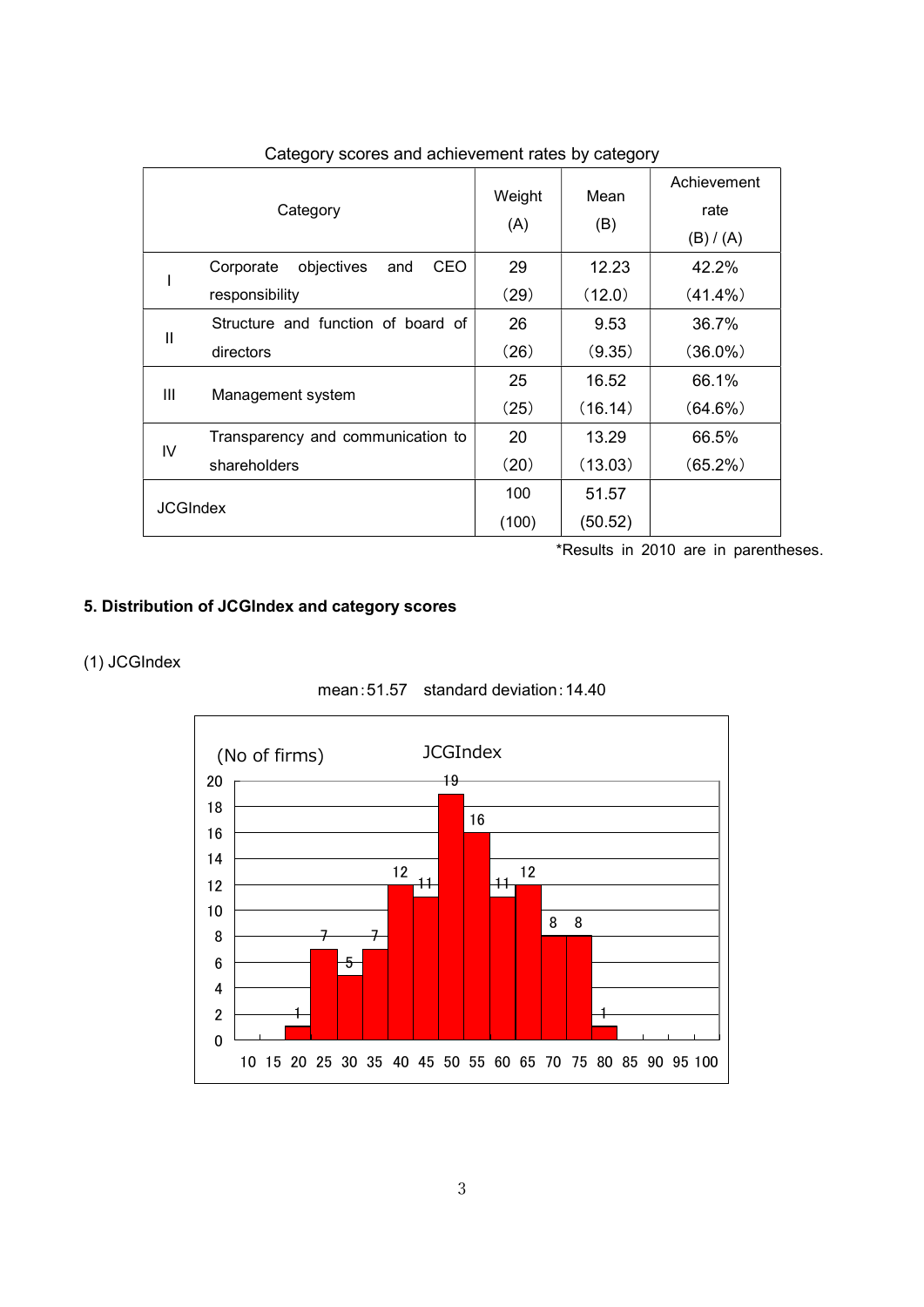(2) Category Ⅰ (Cg1)



mean:12.23 standard deviation:4.68

(3) Category Ⅱ (Cg2)